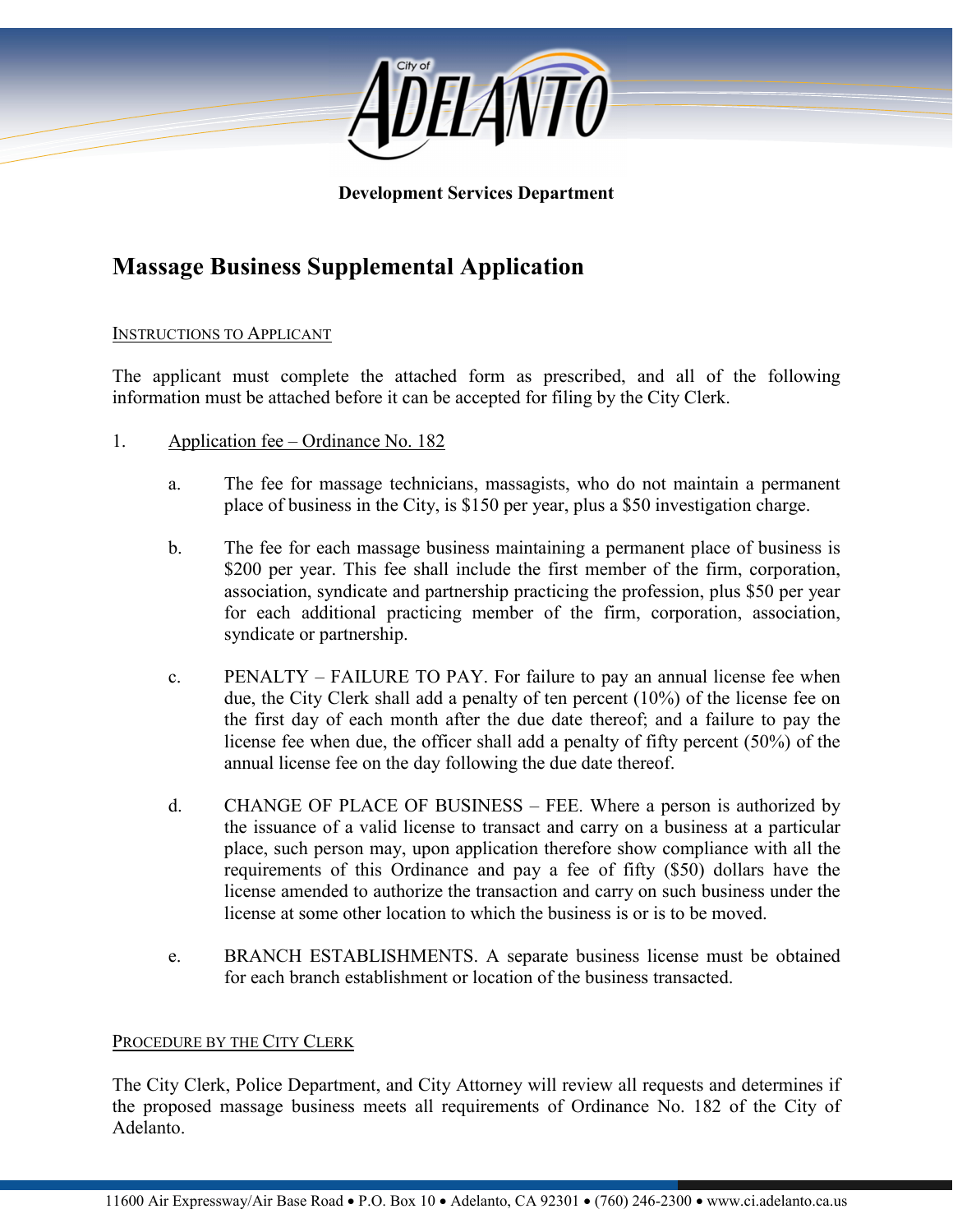#### ADDITIONAL INFORMATION

Please provide the following information:

- 1. a. Full name and any aliases used or currently used.
	- b. Current address and telephone number.
- 2. Fingerprints as may be required by the Adelanto Police Department and current fees as may be required by the Department of Justice, State of California and the San Bernardino County Sheriff's Office or Adelanto Police Department for processing such fingerprints.
- 3. a. The two (2) previous business addresses of the applicant immediately prior to the current address.

b. The two (2) previous residence addresses of the applicant immediately prior to the current address.

- 4. Written proof that the applicant is over the age of eighteen (18) years.
- 5. Three (3) current photographs at least two inches by two inches in size.
- 6. The business, occupation, or employment of the applicant for three (3) years immediately preceding the date of the application.

- 7. Any massage or similar business license history of the applicant, including whether such person, in previous operations, in this or another area, has had his or her license revoked or suspended, the reason therefore, and any business activity or occupation subsequent to the action of suspension or revocation.
- 8. All convictions and the grounds therefore.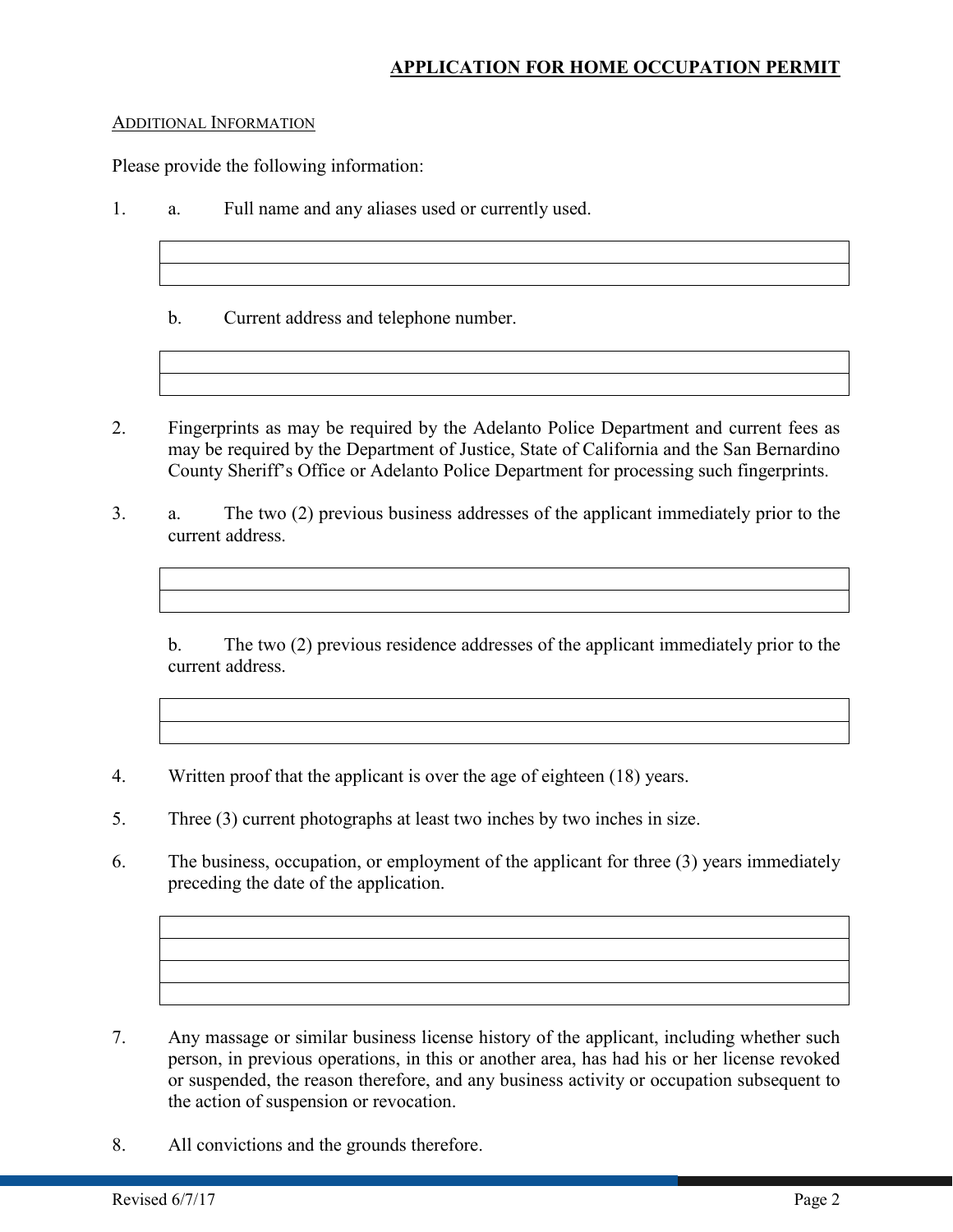- 9. Furnish a diploma or certificate of graduation from a recognized school or other institution of learning wherein the method, profession, or work of massage technician or massagist is taught. The City Clerk shall confirm that an applicant has actually attended classes at, and matriculated from, a recognized school.
- 10. Furnish a certificate from a medical doctor stating that the applicant has been examined and found to be free of any contagious or communicable disease.
- 11. All applications must be made in triplicate. The City Clerk shall keep one complete application of which, one complete application shall be transmitted to the Adelanto Police Department and one complete application shall be transmitted to the City Attorney's office.
- 12. Upon payment of all fees to the City Clerk, submission and confirmation of all information required by the application, and upon property inspection, a permit may be granted subject to a waiting period not to exceed one-hundred twenty (120) days, starting from the date such license is first applied for. During such time as a condition precedent to such applicant's right to receiving a business license hereunder, applicant shall present evidence satisfactory to the Adelanto Police Department's office necessary to conduct an investigation to support or reject a permit to carry on the business of a massage technician or massagist. If all requirements of all departments concerned, as well as those described herein, are met and unless it appears that any such applicant has deliberately falsified the application, or the record of such applicant reveals a conviction of a felony or a crime of moral turpitude, a permit may be issued. Any person denied a permit pursuant to these provisions may appeal to the City Council in writing, stating reasons why the permit should be granted. The City Council may grant or deny the permit. All permits issued hereunder are nontransferable.
- 13. Every person to whom a permit shall have been granted shall display said permit in a conspicuous place.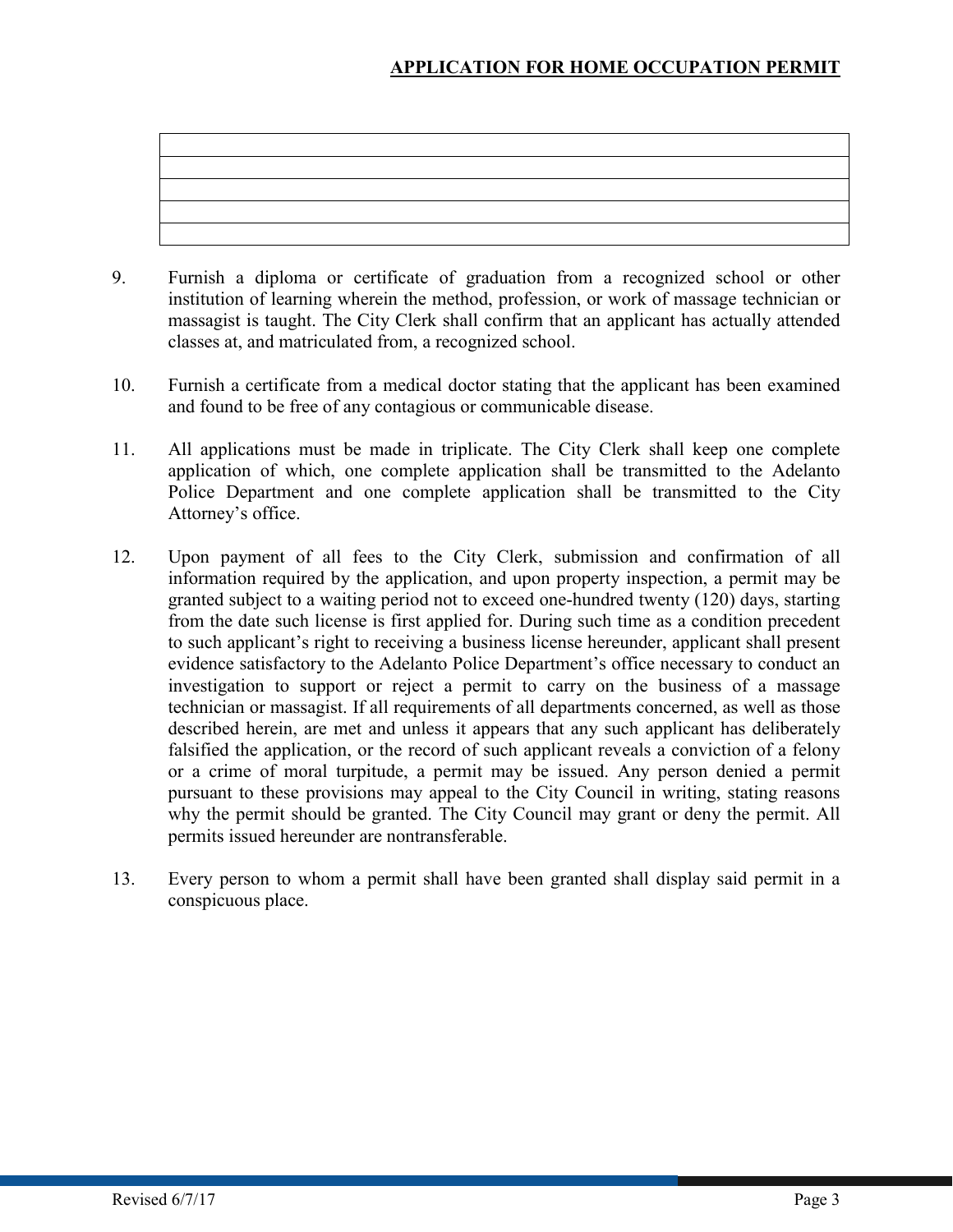CASE NO. \_\_\_\_\_\_\_\_\_\_\_\_\_\_\_\_\_\_\_\_\_\_\_\_\_\_\_\_\_\_\_\_ DATE FILED \_\_\_\_\_\_\_\_\_\_\_\_\_\_\_\_\_\_\_\_

Total Fees Paid \_\_\_\_\_\_\_\_\_\_\_\_\_ Receipt No. \_\_\_\_\_\_\_\_\_\_\_\_\_

| Name of Applicant                                                                                                                                                                                                                                                                   |  |  |  |              |  | Phone |          |                 |                               |
|-------------------------------------------------------------------------------------------------------------------------------------------------------------------------------------------------------------------------------------------------------------------------------------|--|--|--|--------------|--|-------|----------|-----------------|-------------------------------|
| Address                                                                                                                                                                                                                                                                             |  |  |  |              |  |       |          |                 |                               |
| City                                                                                                                                                                                                                                                                                |  |  |  | <b>State</b> |  |       | Zip Code |                 |                               |
| Name of Representative                                                                                                                                                                                                                                                              |  |  |  |              |  |       | Phone    |                 |                               |
| Address                                                                                                                                                                                                                                                                             |  |  |  |              |  |       |          |                 |                               |
| City                                                                                                                                                                                                                                                                                |  |  |  | <b>State</b> |  |       | Zip Code |                 |                               |
| [Applicant must be the owner of the land, the lessee having a leasehold interest of not less than three<br>(3) years, or the agent of the foregoing, duly authorized in writing.]                                                                                                   |  |  |  |              |  |       |          |                 |                               |
| I/We the undersigned owner $\Box$ , lessee $\Box$ or agent $\Box$ of the property described below, hereby<br>request that the Planning Director action identified above occur on property located at                                                                                |  |  |  |              |  |       |          |                 |                               |
|                                                                                                                                                                                                                                                                                     |  |  |  |              |  |       |          |                 |                               |
|                                                                                                                                                                                                                                                                                     |  |  |  |              |  |       |          |                 |                               |
| The EXACT CURRENT legal description of said property is: (the legal description may be given<br>as tract lots, including Section, Township, and Range, or it may be described by metes and bounds<br>with a point of beginning that can be identified on the City Engineer's maps). |  |  |  |              |  |       |          |                 |                               |
|                                                                                                                                                                                                                                                                                     |  |  |  |              |  |       |          |                 |                               |
|                                                                                                                                                                                                                                                                                     |  |  |  |              |  |       |          |                 |                               |
|                                                                                                                                                                                                                                                                                     |  |  |  |              |  |       |          |                 |                               |
| Assessors Parcel No.                                                                                                                                                                                                                                                                |  |  |  |              |  |       |          |                 |                               |
|                                                                                                                                                                                                                                                                                     |  |  |  |              |  |       |          | $\Box$ Approved | Denied<br>Signature:<br>Date: |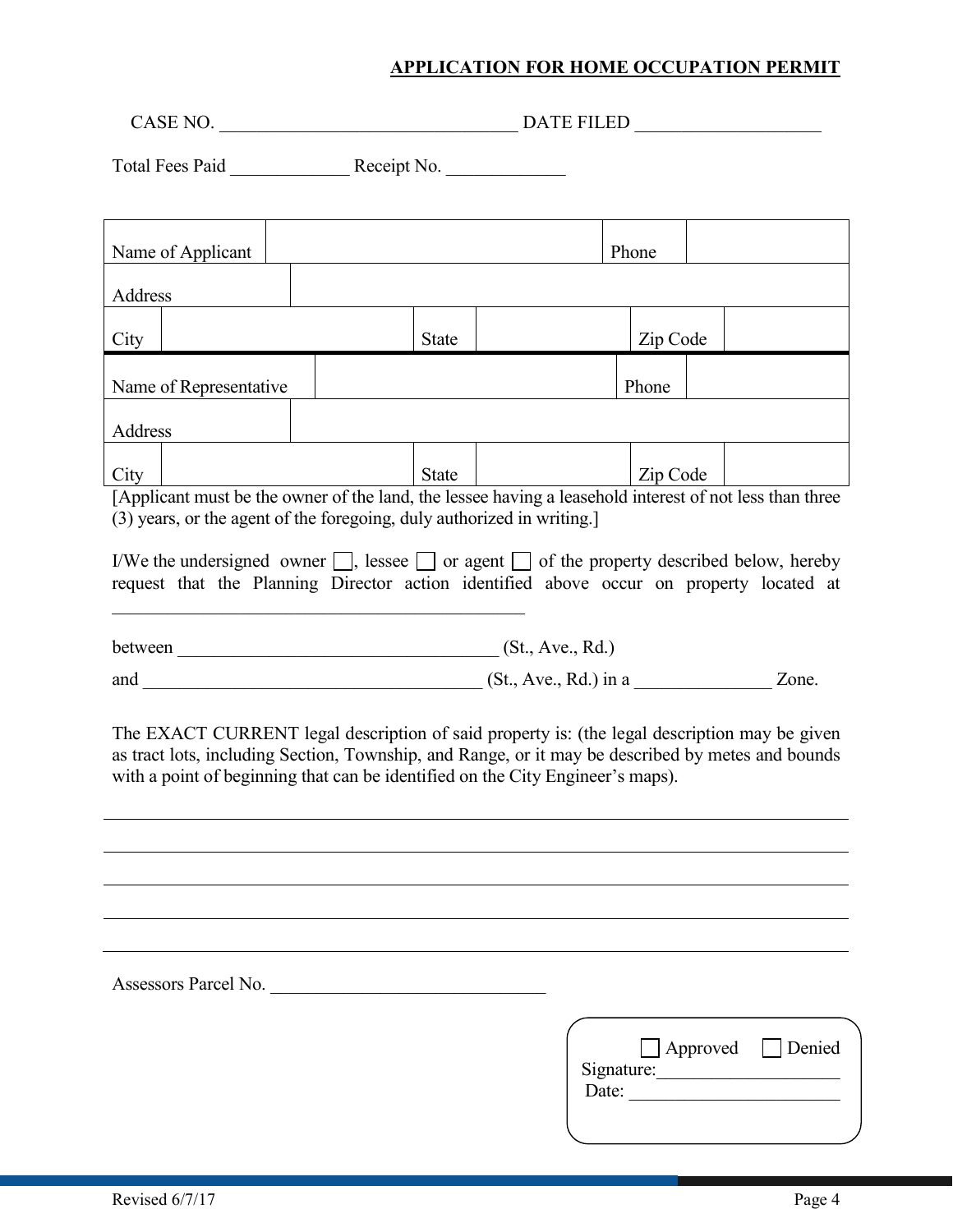Answer the following questions in detail (add additional sheets as necessary):

- 1. In 6 words or less describe your home occupation.
- 2. Describe in detail the project and/or proposed use of the property and the nature of the request. Said description shall include the following: Type of structure (i.e., single family residence, mobile home, apartment); type and name of business; type of equipment, materials and processes used; how the business is to be conducted; storage area required; and any other information which you believe will help the Director understand the nature of your occupation.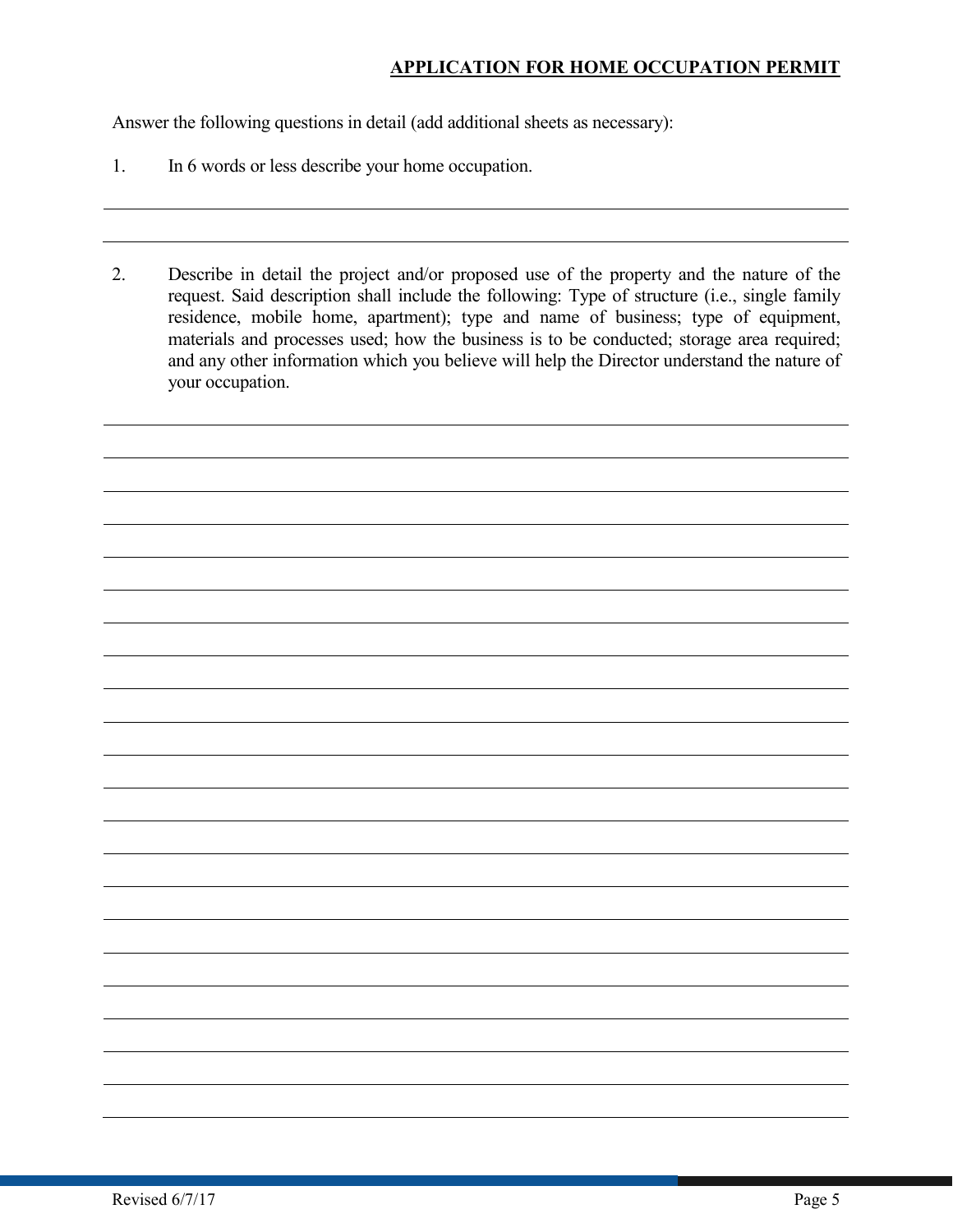3. Why do you feel your business is more appropriate as a home occupation, rather than required to locate at a commercial address?

4. How long do you propose to operate your business as a home occupation?

5. Explain how your business, if similar to an established commercial business, should be able to operation under a Home Occupation Permit.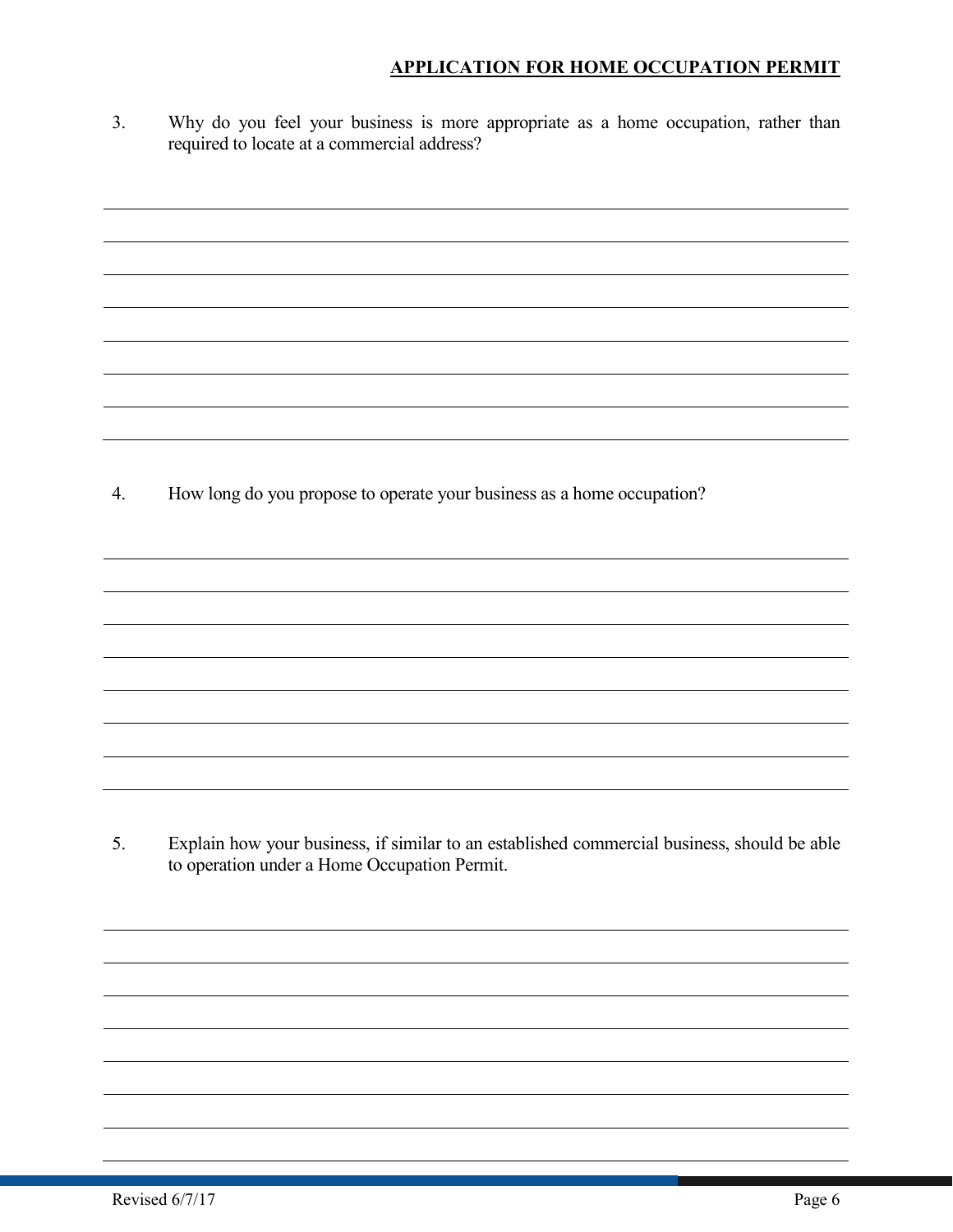- 6. In reviewing and acting upon an application for a Home Occupation Permit the Director must determine the applicant's ability to meet the following requirements. Please initial the following criteria indicating your understanding of them.
	- All businesses and Home Occupations shall obtain and have renewed annually a Business License through the City of Adelanto.
	- \_\_\_\_\_ Home Occupation uses shall be incidental to the primary use of the structure as a residential use and shall not detract from the residential character of the neighborhood. No more than five hundred (500) square feet of the floor area of the dwelling unit may be used in connection with a Home Occupation or for storage purposes in connection with a Home Occupation.
	- Only individuals permanently residing on the premises shall be employed in the Home Occupation.
	- There shall be no exterior indication of the home occupation or variation from the residential character of the principal building.
	- There shall be no exterior operations, storage, or display of materials to be used in conjunction with a Home Occupation.
	- \_\_\_\_\_ There shall be no signs, banners, or flags displayed which would be visible from outside the dwelling unit.
	- There shall be no process, procedure, substance, or chemical used which is hazardous to public health, safety, morals, or welfare.
	- Visitors, customers, or deliveries associated with the permitted home occupation use shall not shall not exceed a five (5) trips per day.
	- No home occupation activity shall produce noxious matter, vibrations, glare, dust, electrical interference, or perceptible noise beyond the lot line.
	- \_\_\_\_\_ No advertisement shall be placed in any media containing the address of the property.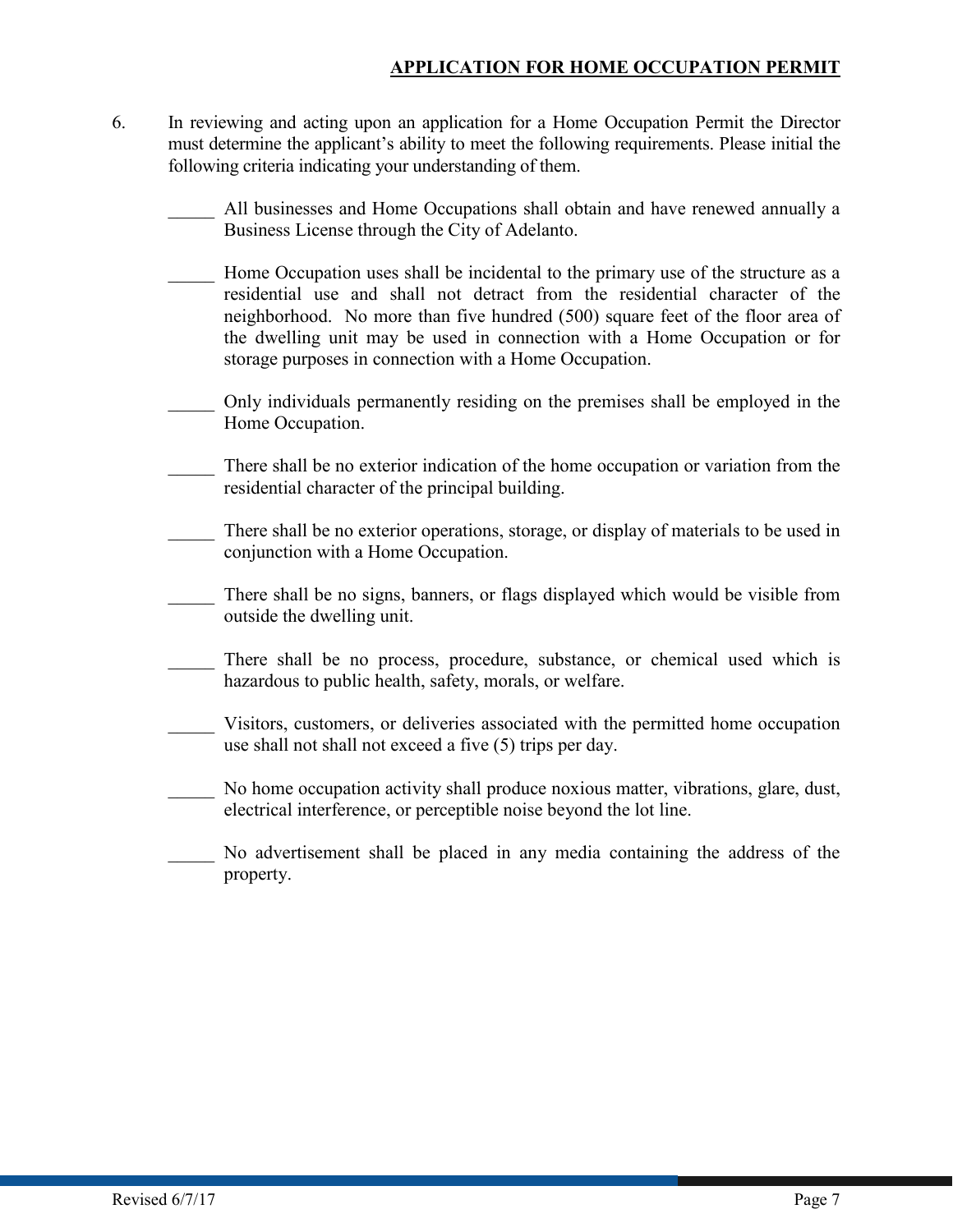7. The following statement must be signed in front of a Notary and original Notary acknowledgement attached to this document, or signed in front of Planning Staff.

 $I/We$ 

(Please Print) being first duly sworn, each for himself or herself, deposes and says that I/we am/are the owner(s)  $\Box$ /lessee  $\Box$ /agent  $\Box$  of the property involved in this application and that the foregoing statements herein contained and the information herein submitted, are in all respects true and correct to the best of my knowledge and belief.

Signature of Applicant:

(if different from owner)

| Signature of Owner: |              |             |          |  |
|---------------------|--------------|-------------|----------|--|
| Mailing Address:    |              |             |          |  |
| City                | <b>State</b> |             | Zip Code |  |
| Phone $(H)$         |              | Phone $(W)$ |          |  |